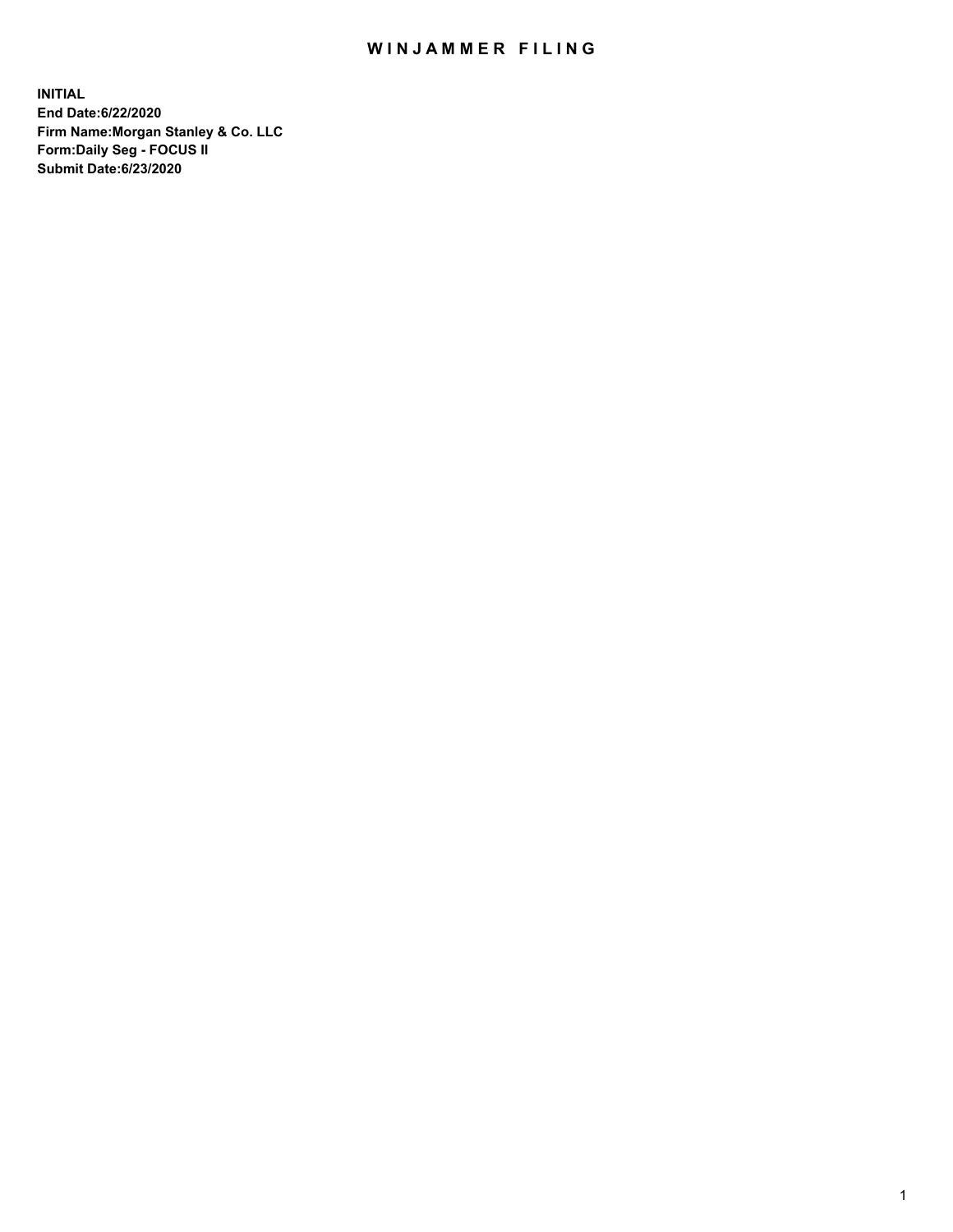**INITIAL End Date:6/22/2020 Firm Name:Morgan Stanley & Co. LLC Form:Daily Seg - FOCUS II Submit Date:6/23/2020 Daily Segregation - Cover Page**

| Name of Company                                                                                                                                                                                                                                                                                                                | Morgan Stanley & Co. LLC                                |
|--------------------------------------------------------------------------------------------------------------------------------------------------------------------------------------------------------------------------------------------------------------------------------------------------------------------------------|---------------------------------------------------------|
| <b>Contact Name</b>                                                                                                                                                                                                                                                                                                            | <b>Ikram Shah</b>                                       |
| <b>Contact Phone Number</b>                                                                                                                                                                                                                                                                                                    | 212-276-0963                                            |
| <b>Contact Email Address</b>                                                                                                                                                                                                                                                                                                   | Ikram.shah@morganstanley.com                            |
| FCM's Customer Segregated Funds Residual Interest Target (choose one):<br>a. Minimum dollar amount: ; or<br>b. Minimum percentage of customer segregated funds required:% ; or<br>c. Dollar amount range between: and; or<br>d. Percentage range of customer segregated funds required between:% and%.                         | 235,000,000<br><u>0</u><br><u>00</u><br><u>00</u>       |
| FCM's Customer Secured Amount Funds Residual Interest Target (choose one):<br>a. Minimum dollar amount: ; or<br>b. Minimum percentage of customer secured funds required:%; or<br>c. Dollar amount range between: and; or<br>d. Percentage range of customer secured funds required between:% and%.                            | 140,000,000<br><u>0</u><br><u>0 0</u><br>0 <sub>0</sub> |
| FCM's Cleared Swaps Customer Collateral Residual Interest Target (choose one):<br>a. Minimum dollar amount: ; or<br>b. Minimum percentage of cleared swaps customer collateral required:% ; or<br>c. Dollar amount range between: and; or<br>d. Percentage range of cleared swaps customer collateral required between:% and%. | 92,000,000<br><u>0</u><br><u>00</u><br>00               |

Attach supporting documents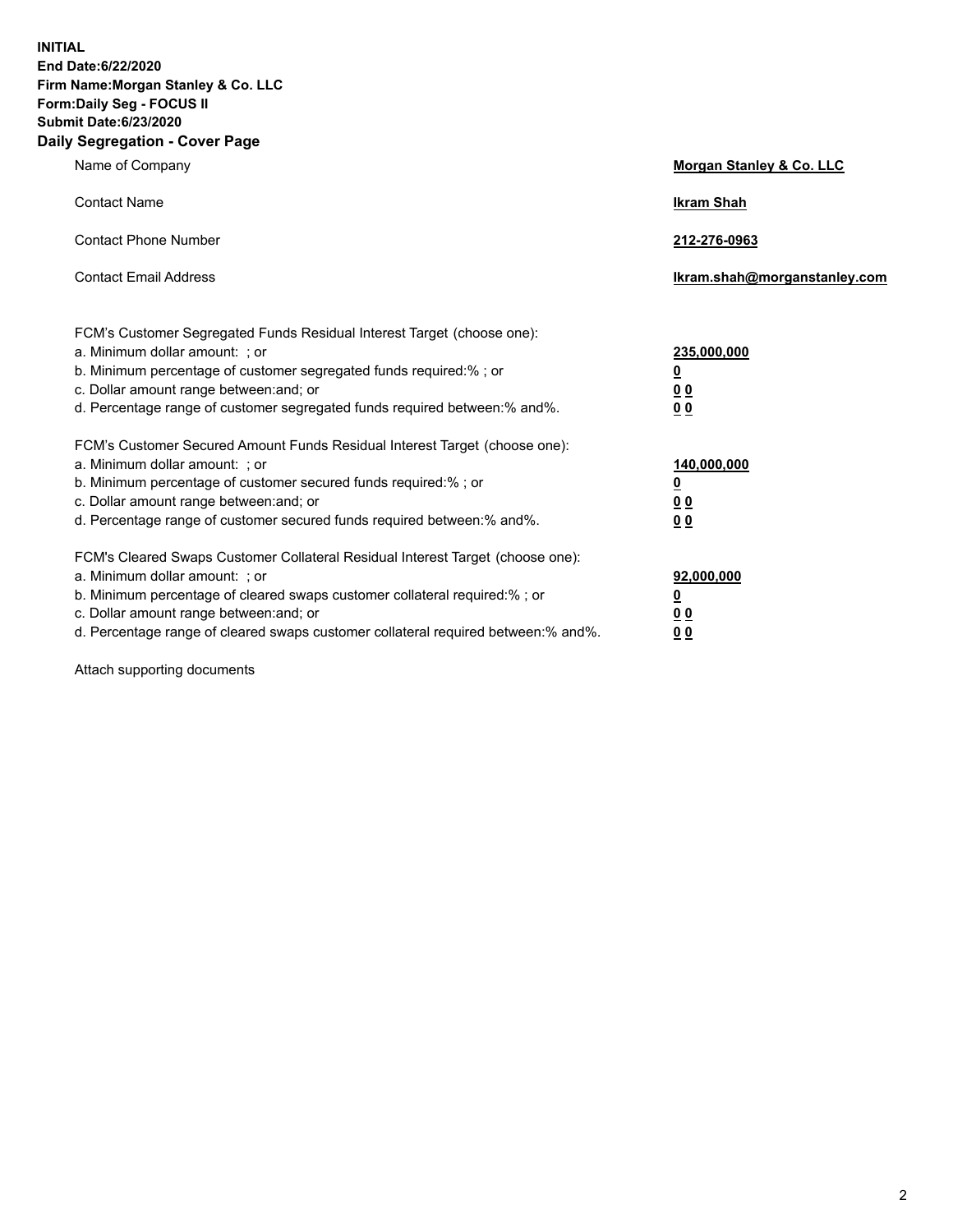## **INITIAL End Date:6/22/2020 Firm Name:Morgan Stanley & Co. LLC Form:Daily Seg - FOCUS II Submit Date:6/23/2020**

## **Daily Segregation - Secured Amounts**

|    | Foreign Futures and Foreign Options Secured Amounts                                         |                                   |
|----|---------------------------------------------------------------------------------------------|-----------------------------------|
|    | Amount required to be set aside pursuant to law, rule or regulation of a foreign            | $0$ [7305]                        |
|    | government or a rule of a self-regulatory organization authorized thereunder                |                                   |
| 1. | Net ledger balance - Foreign Futures and Foreign Option Trading - All Customers             |                                   |
|    | A. Cash                                                                                     | 4,655,564,813 [7315]              |
|    | B. Securities (at market)                                                                   | 3,228,775,225 [7317]              |
| 2. | Net unrealized profit (loss) in open futures contracts traded on a foreign board of trade   | 206,639,222 [7325]                |
| 3. | Exchange traded options                                                                     |                                   |
|    | a. Market value of open option contracts purchased on a foreign board of trade              | 7,829,000 [7335]                  |
|    | b. Market value of open contracts granted (sold) on a foreign board of trade                | -14,261,012 [7337]                |
| 4. | Net equity (deficit) (add lines 1.2. and 3.)                                                | 8,084,547,248 [7345]              |
| 5. | Account liquidating to a deficit and account with a debit balances - gross amount           | 61,430,793 [7351]                 |
|    | Less: amount offset by customer owned securities                                            | -60,548,536 [7352] 882,257 [7354] |
| 6. | Amount required to be set aside as the secured amount - Net Liquidating Equity              | 8,085,429,505 [7355]              |
|    | Method (add lines 4 and 5)                                                                  |                                   |
| 7. | Greater of amount required to be set aside pursuant to foreign jurisdiction (above) or line | 8,085,429,505 [7360]              |
|    | 6.                                                                                          |                                   |
|    | FUNDS DEPOSITED IN SEPARATE REGULATION 30.7 ACCOUNTS                                        |                                   |
| 1. | Cash in banks                                                                               |                                   |
|    | A. Banks located in the United States                                                       | 473,281,236 [7500]                |
|    | B. Other banks qualified under Regulation 30.7                                              | 464,694,847 [7520] 937,976,083    |
|    |                                                                                             | [7530]                            |
| 2. | <b>Securities</b>                                                                           |                                   |
|    | A. In safekeeping with banks located in the United States                                   | 983,503,075 [7540]                |
|    | B. In safekeeping with other banks qualified under Regulation 30.7                          | 0 [7560] 983,503,075 [7570]       |
| 3. | Equities with registered futures commission merchants                                       |                                   |
|    | A. Cash                                                                                     | 14,370,422 [7580]                 |
|    | <b>B.</b> Securities                                                                        | $0$ [7590]                        |
|    | C. Unrealized gain (loss) on open futures contracts                                         | 787,495 [7600]                    |
|    | D. Value of long option contracts                                                           | $Q$ [7610]                        |
|    | E. Value of short option contracts                                                          | 0 [7615] 15,157,917 [7620]        |
| 4. | Amounts held by clearing organizations of foreign boards of trade                           |                                   |
|    | A. Cash                                                                                     | $0$ [7640]                        |
|    | <b>B.</b> Securities                                                                        | $Q$ [7650]                        |
|    | C. Amount due to (from) clearing organization - daily variation                             | $0$ [7660]                        |
|    | D. Value of long option contracts                                                           | $0$ [7670]                        |
|    | E. Value of short option contracts                                                          | 0 [7675] 0 [7680]                 |
| 5. | Amounts held by members of foreign boards of trade                                          |                                   |
|    | A. Cash                                                                                     | 3,920,517,422 [7700]              |
|    | <b>B.</b> Securities                                                                        | 2,245,272,150 [7710]              |
|    | C. Unrealized gain (loss) on open futures contracts                                         | 205,851,727 [7720]                |
|    | D. Value of long option contracts                                                           | 7,829,000 [7730]                  |
|    | E. Value of short option contracts                                                          | -14,261,012 [7735] 6,365,209,287  |
|    |                                                                                             | [7740]                            |
| 6. | Amounts with other depositories designated by a foreign board of trade                      | $0$ [7760]                        |
| 7. | Segregated funds on hand                                                                    | $0$ [7765]                        |
| 8. | Total funds in separate section 30.7 accounts                                               | 8,301,846,362 [7770]              |
| 9. | Excess (deficiency) Set Aside for Secured Amount (subtract line 7 Secured Statement         | 216,416,857 [7380]                |
|    | Page 1 from Line 8)                                                                         |                                   |
| 10 | Amount for Evenes funds in concrete continue 20.7 -                                         | 110.000.000177001                 |

- 10. Management Target Amount for Excess funds in separate section 30.7 accounts **140,000,000** [7780]
- 11. Excess (deficiency) funds in separate 30.7 accounts over (under) Management Target **76,416,857** [7785]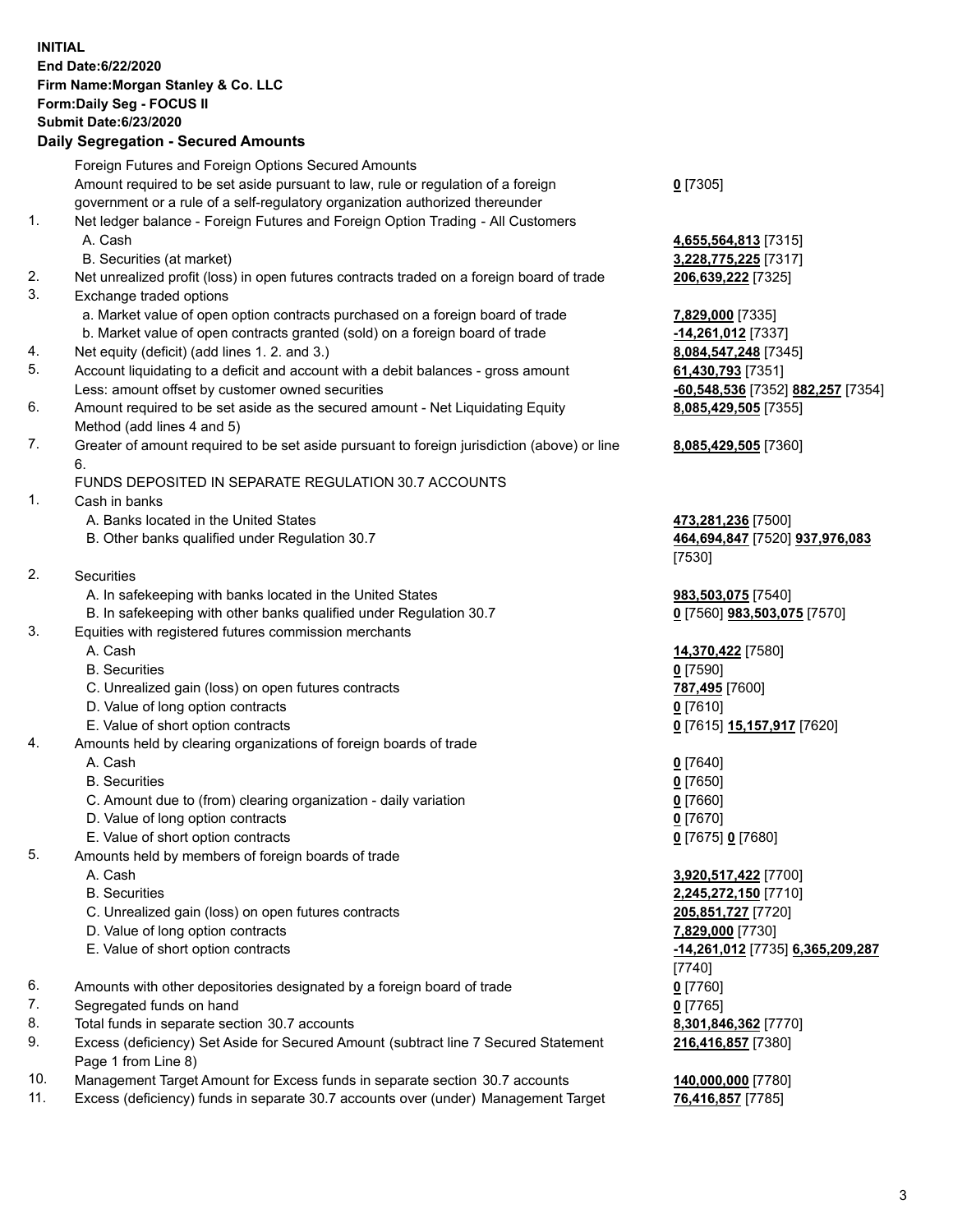**INITIAL End Date:6/22/2020 Firm Name:Morgan Stanley & Co. LLC Form:Daily Seg - FOCUS II Submit Date:6/23/2020 Daily Segregation - Segregation Statement** SEGREGATION REQUIREMENTS(Section 4d(2) of the CEAct) 1. Net ledger balance A. Cash **16,448,046,353** [7010] B. Securities (at market) **8,581,744,902** [7020] 2. Net unrealized profit (loss) in open futures contracts traded on a contract market **726,945,239** [7030] 3. Exchange traded options A. Add market value of open option contracts purchased on a contract market **446,389,220** [7032] B. Deduct market value of open option contracts granted (sold) on a contract market **-354,817,792** [7033] 4. Net equity (deficit) (add lines 1, 2 and 3) **25,848,307,922** [7040] 5. Accounts liquidating to a deficit and accounts with debit balances - gross amount **218,675,855** [7045] Less: amount offset by customer securities **-214,948,605** [7047] **3,727,250** [7050] 6. Amount required to be segregated (add lines 4 and 5) **25,852,035,172** [7060] FUNDS IN SEGREGATED ACCOUNTS 7. Deposited in segregated funds bank accounts A. Cash **4,539,301,345** [7070] B. Securities representing investments of customers' funds (at market) **0** [7080] C. Securities held for particular customers or option customers in lieu of cash (at market) **1,180,132,446** [7090] 8. Margins on deposit with derivatives clearing organizations of contract markets A. Cash **12,964,605,883** [7100] B. Securities representing investments of customers' funds (at market) **0** [7110] C. Securities held for particular customers or option customers in lieu of cash (at market) **7,401,612,456** [7120] 9. Net settlement from (to) derivatives clearing organizations of contract markets **49,310,296** [7130] 10. Exchange traded options A. Value of open long option contracts **446,389,220** [7132] B. Value of open short option contracts **-354,817,792** [7133] 11. Net equities with other FCMs A. Net liquidating equity **12,015,713** [7140] B. Securities representing investments of customers' funds (at market) **0** [7160] C. Securities held for particular customers or option customers in lieu of cash (at market) **0** [7170] 12. Segregated funds on hand **0** [7150] 13. Total amount in segregation (add lines 7 through 12) **26,238,549,567** [7180] 14. Excess (deficiency) funds in segregation (subtract line 6 from line 13) **386,514,395** [7190] 15. Management Target Amount for Excess funds in segregation **235,000,000** [7194]

16. Excess (deficiency) funds in segregation over (under) Management Target Amount Excess

**151,514,395** [7198]